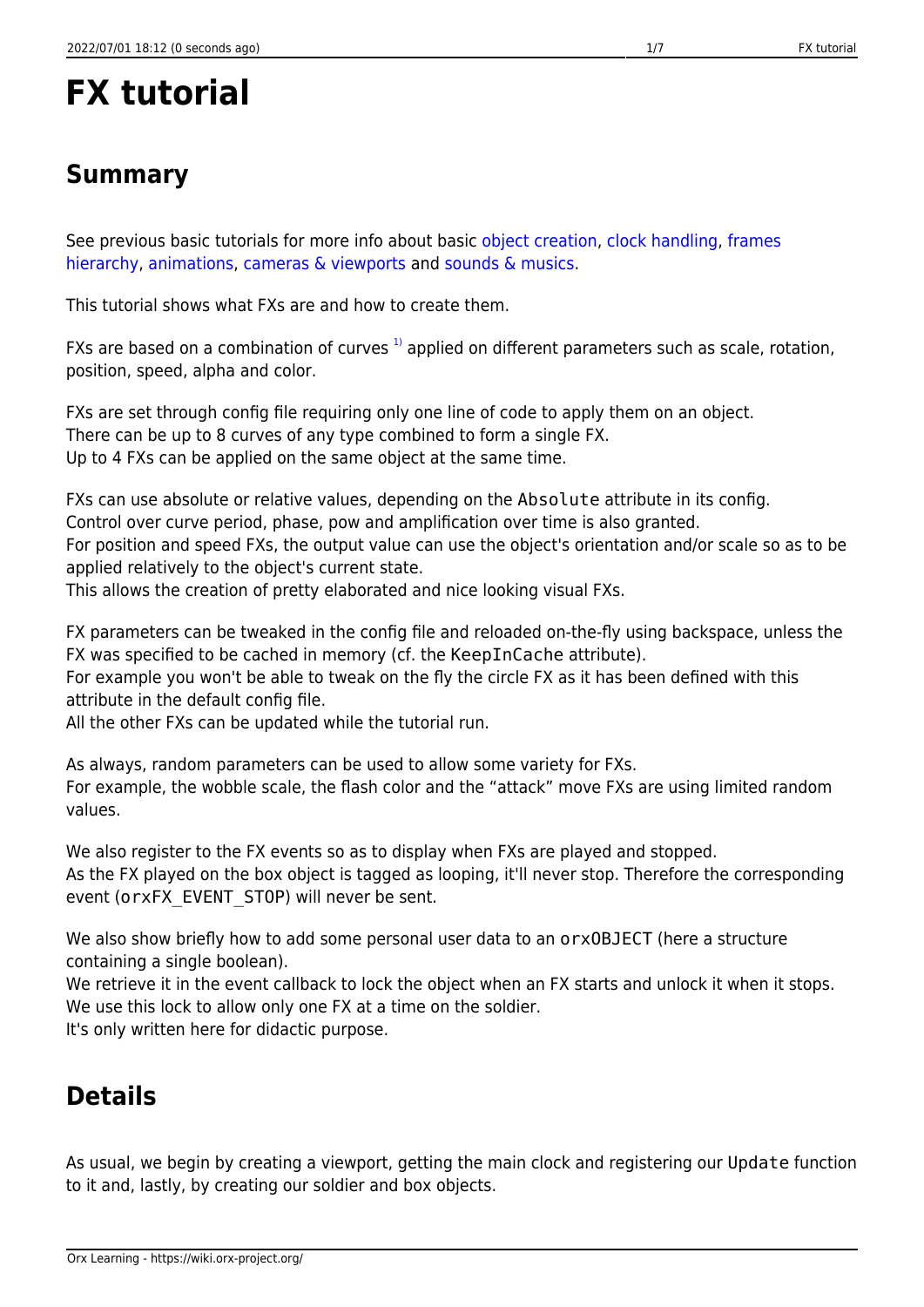Please refer to the previous tutorials for more details.

We then register to input and FX events.

```
orxEvent AddHandler(orxEVENT_TYPE_FX, EventHandler);
orxEvent AddHandler(orxEVENT_TYPE_INPUT, EventHandler);
```
As you can see, we are using the same callback (EventHandler) for both types of event.

Now let's have a quick look to our own "object" data structure.

typedef struct MyObject { orxBOOL bLock; } MyObject;

And now let's see how we bind it to our soldier using orxObject SetUserData().

MyObject \*pstMyObject;

```
pstMyObject = orxMemory_Allocate(sizeof(MyObject), orxMEMORY_TYPE_MAIN);
pstMyObject->bLock = orxFALSE;
```
orxObject\_SetUserData(pstSoldier, pstMyObject);

We now need so see how we apply FXs in our Update function.

```
orxSTRING zSelectedFX;
if(orxInput IsActive("SelectWobble"))
\mathcal{L} zSelectedFX = "WobbleFX";
}
else if(orxInput_IsActive("SelectCircle"))
{
   zSelectedFX = "CircleFX";
}
[...]
// Soldier not locked?
if(!((MyObject *)orxObject_GetUserData(pstSoldier))->bLock)
{
  if(orxInput IsActive("ApplyFX") && orxInput_HasNewStatus("ApplyFX"))
\rightarrow {
     orxObject_AddFX(pstSoldier, zSelectedFX);
```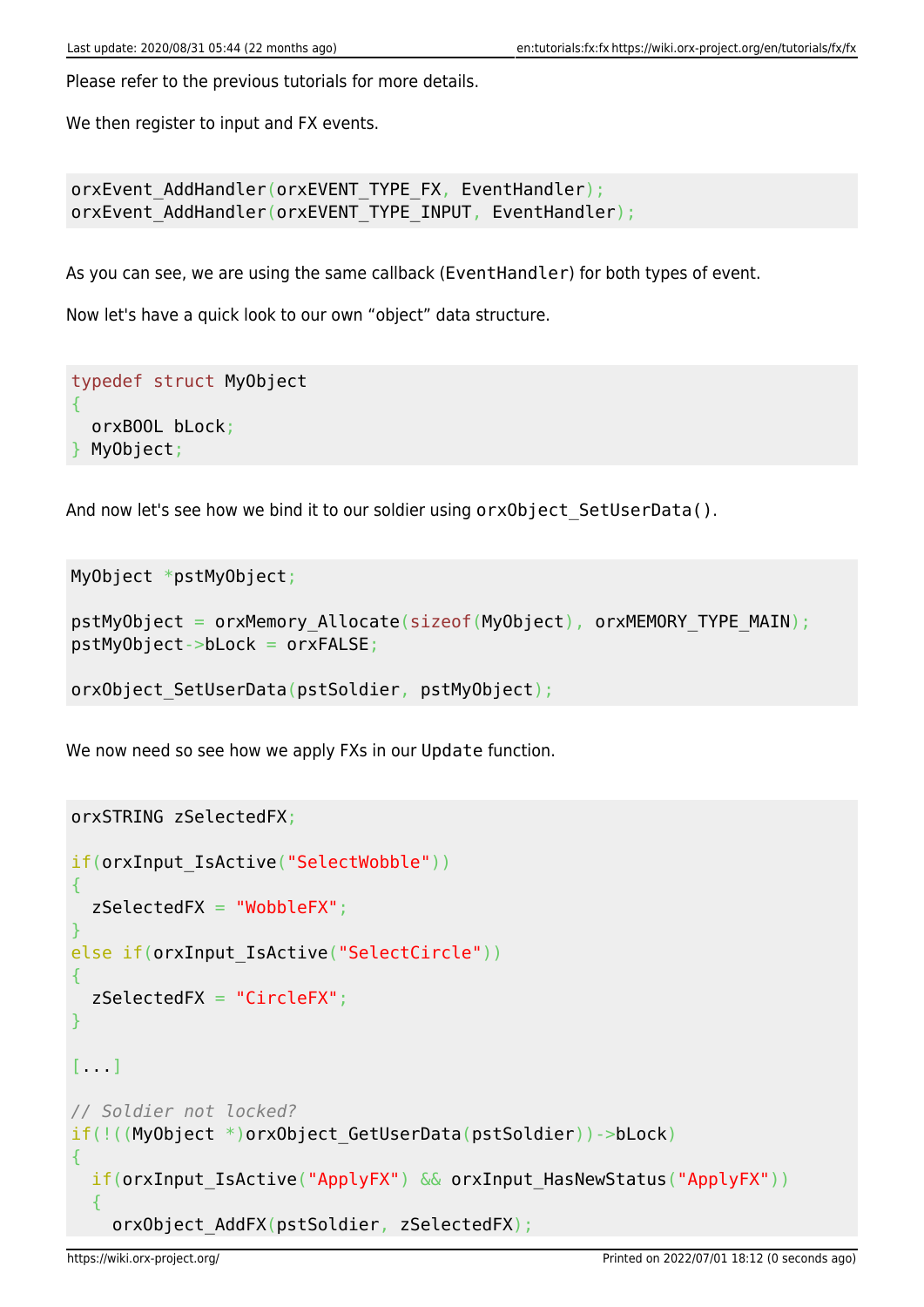} }

We can see we get our associated data back using orxObject GetUserData() and that adding a FX to our soldier is done exactly the same way as [adding a sound](https://wiki.orx-project.org/en/tutorials/audio/sound#details) with orxObject AddFX().

Let's have a look to our EventHandler function. First the input handling part, where we only display which keys have been used for every active input.

```
if( pstEvent->eType == orxEVENT TYPE INPUT)
\{if( pstEvent->eID == orxINPUT EVENT ON)
   {
    orxINPUT EVENT PAYLOAD *pstPayload;
    pstPayload = (orxINPUT EVENT PAYLOAD *) pstEvent->pstPayload;
    if(pstPayload - aefype[1] != or xINPUT TYPE-<br/>NOR) {
       orxLOG("[%s] triggered by '%s' + '%s'.", pstPayload->zInputName,
orxInput GetBindingName(pstPayload->aeType[0], pstPayload->aeID[0]),
orxInput GetBindingName(pstPayload->aeType[1], pstPayload->aeID[1]));
     }
     else
\overline{\phantom{a}} orxLOG("[%s] triggered by '%s'.", pstPayload->zInputName,
orxInput GetBindingName(pstPayload->aeType[0], pstPayload->aeID[0]));
     }
   }
}
```
As you can see, we display a different information depending if it a single key input or a combination. We only use the 2 first input entries as we know we didn't use combinations of more than 2 keys in our config file.

However orx supports up to 4 combined keys for a single input.

orxInput\_GetBindingName() gives us a string version of an input such as KEY\_UP, MOUSE\_LEFT or J0Y 1 for example.

NB: Those are also the names used in the config file to bind keys, mouse or joystick buttons to inputs.

Let's now see how we handle the FX event.

```
if( pstEvent->eType == orxEVENT TYPE FX)
{
 orxFX EVENT PAYLOAD *pstPayload;
 orxOBJECT *pstObject;
   pstPayload = _pstEvent->pstPayload;
   pstObject = orxOBJECT(_pstEvent->hRecipient);
```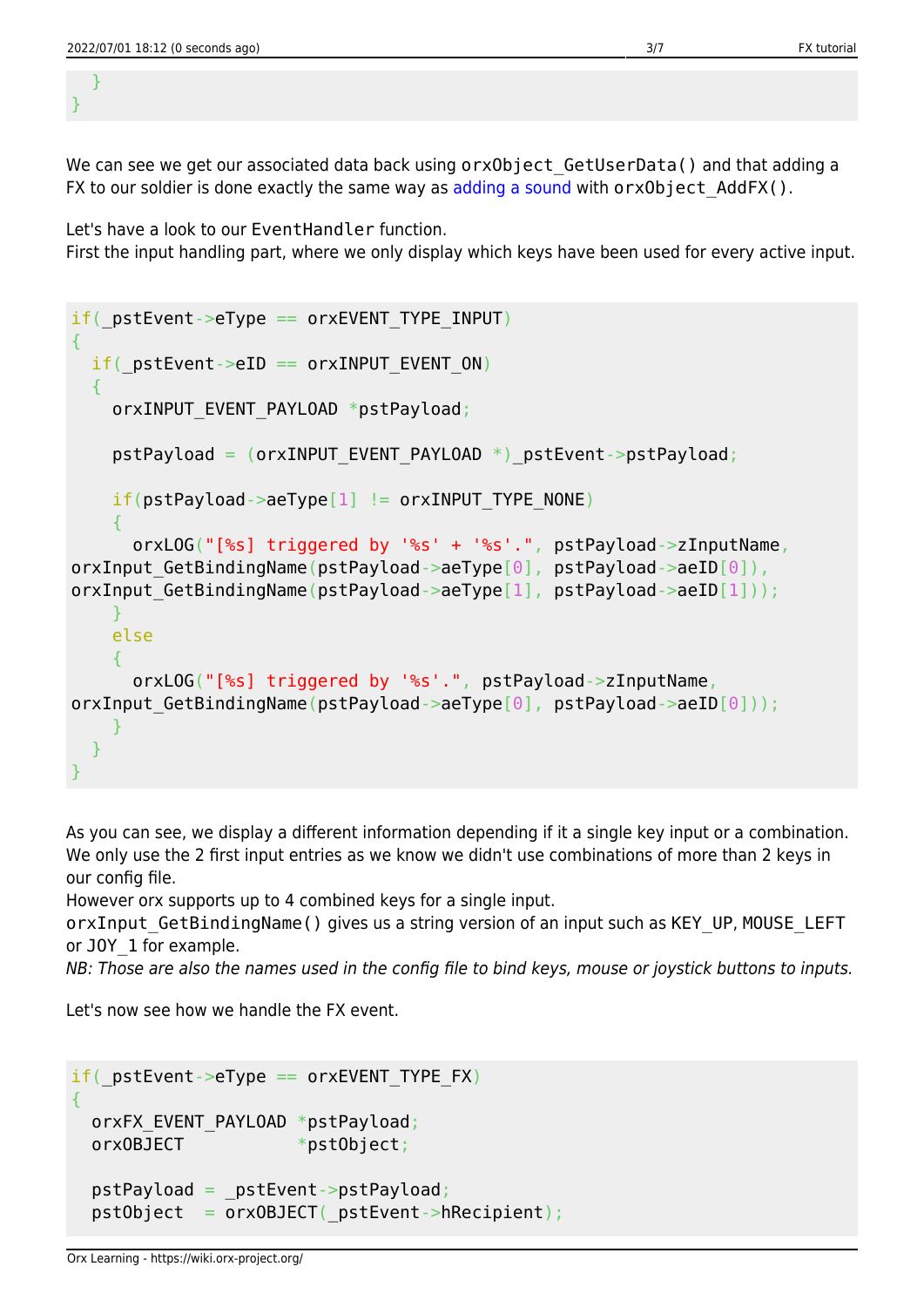```
switch( pstEvent->eID)
   {
    case orxFX EVENT START:
       orxLOG("FX <%s>@<%s> has started!", pstPayload->zFXName,
orxObject GetName(pstObject));
      if(pstObject == pstSolution) {
         // Locks it
        ((MyObject *)orxObject GetUserData(pstObject))->bLock = orxTRUE;
       }
       break;
     case orxFX_EVENT_STOP:
       orxLOG("FX <%s>@<%s> has stoped!", pstPayload->zFXName,
orxObject_GetName(pstObject));
      if(pstObject == pstSolution) {
         // Unlocks it
        (My0bject *)orxObject GetUserData(pstObject))->bLock = orxFALSE;
       }
       break;
  }
}
```
If a FX starts on our soldier we simply lock it using our own data structure. Reciprocally, we unlock it when an FX stops on it.

As we've covered the code part, let's see how we define FXs config-wise. First let's have a look at a simple FX: the rotation one that loops on the box.

```
[RotateLoopFX]
SlotList = RotateLoop = true
[Rotate]
Type = rotationStartTime = 0.0EndTime = 2.0Curve = sinePow = 2.0StartValue = 0EndValue = 360[Box]
\mathsf{FXList} = \mathsf{RotateLoopFX}
```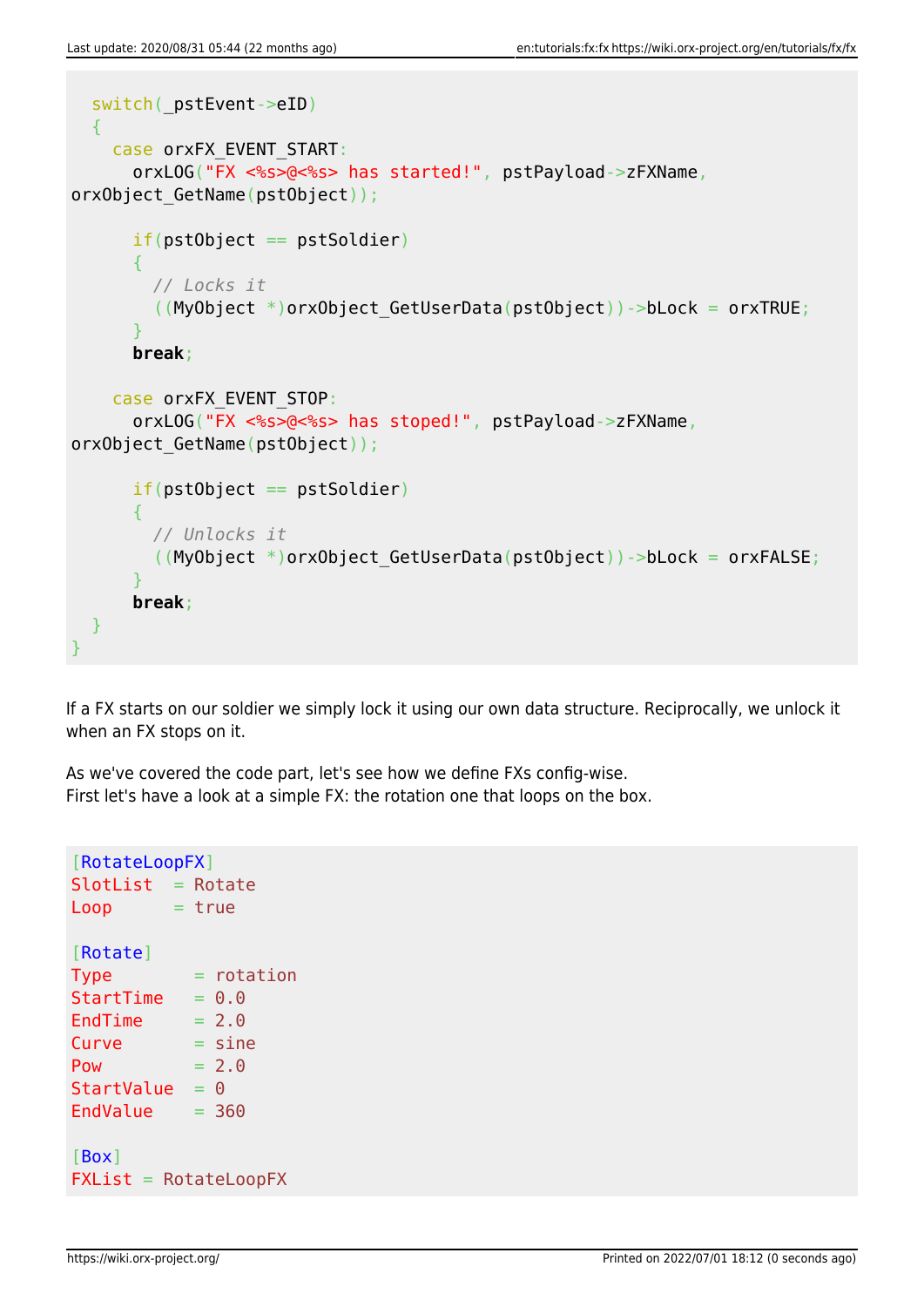We can see above that we apply the FX (RotateLoopFX) on the box directly at its creation and not in code.

RotateLoopFX contains only one slot (Rotate), and is looping (attribute Loop).

We then define the Rotate slot. All times are expressed in seconds and angles in degrees.

We are basically defining a rotation that uses a square sine-shaped curve that will go from 0° to 360° over a period of 2 seconds.

Let's now look at the our wobble FX.

```
[WobbleFX]
SlotList = Wobble[Wobble]
Type = scale
StartTime = 0.0EndTime = 1.0Period = 0.2Curve = sineAmplification = 0.0StartValue = (1.0, 1.0, 1.0)EndValue = (2.0, 2.0, 1.0) ~ (6.0, 6.0, 1.0)
```
As you can see, we're now modifying the scale property. We're giving it a StartValue and a EndValue.

They are both expressed as vectors. They could have been expressed as floats if we didn't want any anisotropic value.

Even if it looks like we're using isotropic values  $2$ , the EndValue is a random one, ie. it's X and Y components might have different random values!

Beside that, the curve used is a simple sine over a period of 0.2 seconds, and playing it for one second.

As you can see, we also use an Amplification of 0. That means that at the end of our defined time (here it's when time reaches 1 second), the applied factor will be 0, which means the curve will decrease over time to finally reach an amplitude of 0 at second 1.

NB: The default *Amplification* is 1, which means the curve stays steady over time. Using a value < 1 will decrease it's amplitude and a value > 1 will increase it.

Let's now have a look at our circle motion.

| [CircleFX]<br>SlotList<br>KeepInCache | $=$ CircleX#CircleY<br>= true |
|---------------------------------------|-------------------------------|
| [CircleX]                             |                               |
| <b>Type</b>                           | $=$ position                  |
| StartTime                             | $= 0.0$                       |
| EndTime                               | $= 1.0$                       |
| Curve                                 | $=$ sine                      |
| StartValue                            | $= (0.0, 0.0, 0.0)$           |
| EndValue                              | $= (-50.0, 0.0, 0.0)$         |

Orx Learning - https://wiki.orx-project.org/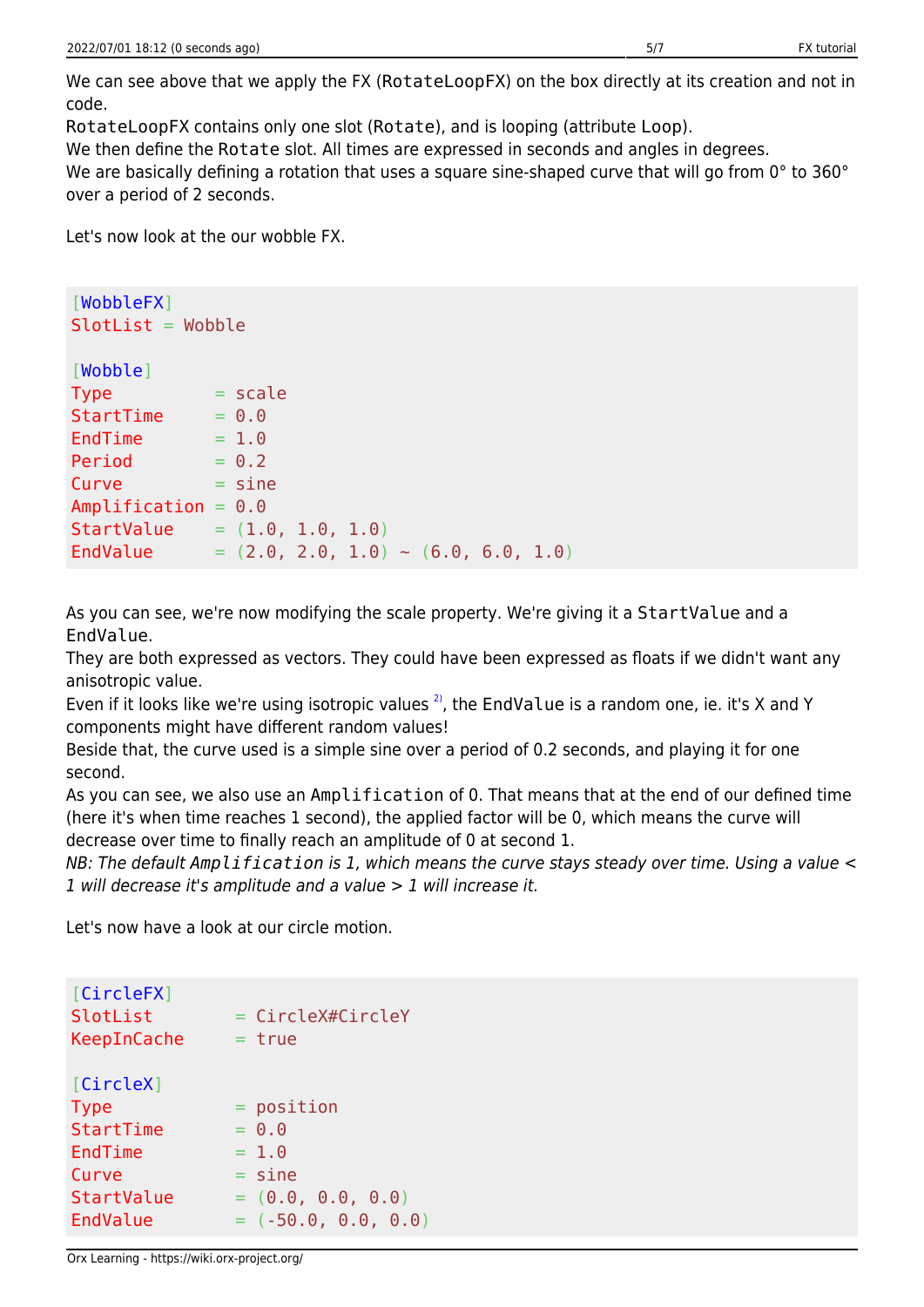```
Use Orientation = trueUseScale = true[CircleY@CircleX]
Phase = 0.25StartValue = (0.0, -25.0, 0.0)EndValue = (0.0, 25.0, 0.0)
```
Here we need to use 2 slots that affects the position so as to be able to have a circle motion. The first slot, CircleX, will apply a sine curve on the X component of our object's position. The second slot, CircleY, will apply the same curve (with a different amplitude) on its Y component.

This wouldn't result in a circle movement if we didn't alter the Phase of CircleY.

If we have to describe a sine curve, at phase 0, it's at its starting value (StartValue), ready to ramp up.

At phase 0.25, it's at its middle point, fully ramping up.

At phase 0.5, it's at its peek value (EndValue), about to ramp down.

At phase 0.75, it's now at its middle value again, fully ramping down.

At phase 1.0, it's exactly the same as at phase 0: StartValue, about to ramp up.

NB: This description works for a sine curve and also for a triangle one, but not for a linear one for example.

We'll now skip most of the other FXs as they don't have things we couldn't figure out by ourself. However we'll have a quick look to the flipping one as it'll show us how we can flip an object, Paper Mario Wii-style.

```
[FlipFX]
SlotList = Filip[Flip@Wobble]
EndTime = 0.5Period = 1.0Amplification = 1.0
EndValue = (-1.0, 1.0, 1.0)
```
As you can see, we simply achieve it by using negative numbers!  $\bigcirc$ 

We can also note that we give an explicit value for the Period.

As we chose a Period twice as long as the length of our define curve, that means we'll only use half of the curve, ie. only the ramp up part of it.

We also chose to revert the Amplification back to 1 (as Wobble was setting it to 0).

## **Resources**

Source code: [07\\_FX.c](https://github.com/orx/orx/blob/master/tutorial/src/07_FX.c)

Config file: [07\\_FX.ini](https://github.com/orx/orx/blob/master/tutorial/bin/07_FX.ini)